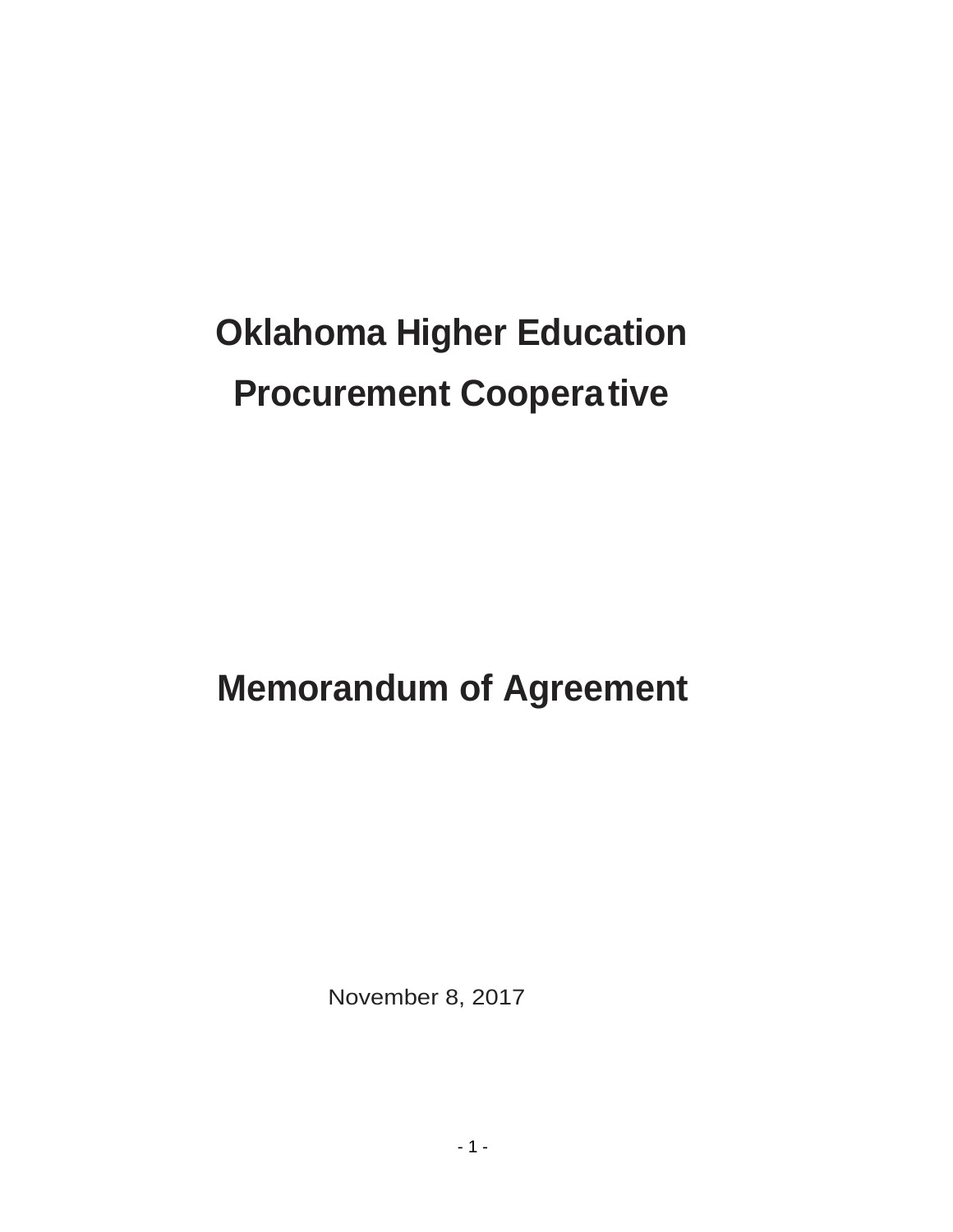## **Contents**

| I.   | Scope and Background                                         |
|------|--------------------------------------------------------------|
| II.  | Purpose                                                      |
| III. | <b>Objectives</b>                                            |
| IV.  | Definitions                                                  |
| V.   | Authorization                                                |
| VI.  | Organization and Operation                                   |
|      | VII. Cooperative Procurement Procedures and Responsibilities |
|      | VIII. Lead Agency Responsibilities                           |
|      | IX. Participating Agency Responsibilities                    |
| X.   | Commodity or Service Selection                               |
| XI.  | Contracts                                                    |
|      | XII. Parties to this MOA                                     |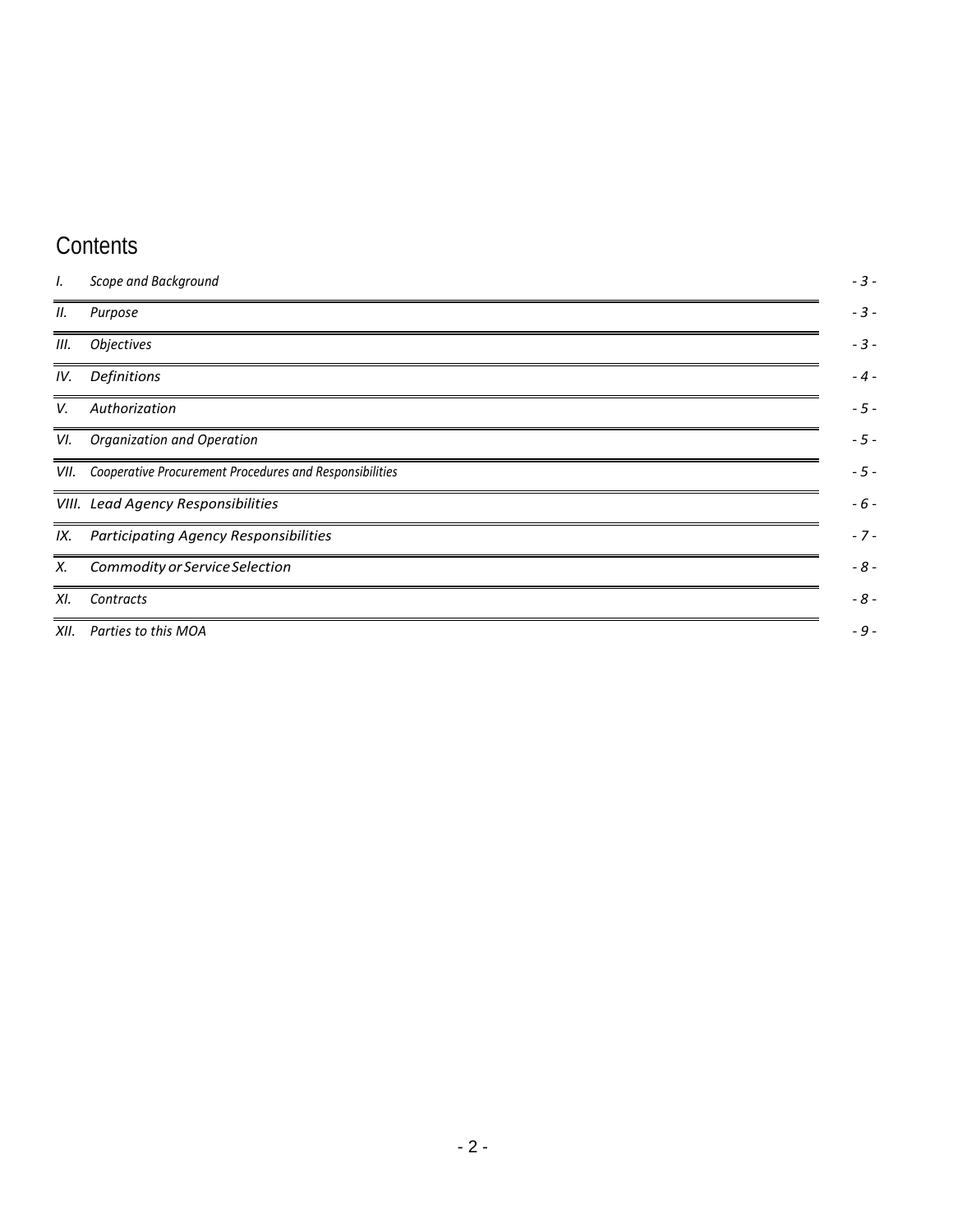#### **I. Scope and Background**

<span id="page-2-0"></span>The Oklahoma Higher Education Procurement Cooperative ("OHEPC") consists of chief procurement or designated business officials from public higher education agencies in the State of Oklahoma. The sole goal of OHEPC is to promote public procurement objectives that include cooperation to attain greater efficiency, economy, and customer satisfaction. Cooperative procurement is one means of achieving those objectives.

#### <span id="page-2-1"></span>**II. Purpose**

The purpose of this Memorandum of Agreement ("MOA") is to establish the OHEPC purchasing program (the "Cooperative Program") that is managed and administered by the Cooperative Organization, by which Agencies (as defined below) may join together in cooperative multiagency contracting, consistent with their respective procurement governance, where cooperative procurement is considered to be advantageous to the public agency. This MOA outlines the contracting process, and the organization and operating policies in conducting cooperative procurements. This MOA does not commit Agencies to the expenditure of any public funds.

The purpose of the Cooperative Program is to implement multi-agency contracting, where appropriate, to achieve cost-effective and efficient acquisition of quality products and services, through the standardization of specifications and/or the aggregation of like business and technical requirements to achieve more advantageous pricing or other terms.

Signing this MOA does not prohibit any Agency from entering into other group purchasing agreements, or does signing this MOA obligate any Agency to use contracts administered or entered into by the Cooperative Organization. All signatory Agencies are eligible to be a Lead Agency (as defined below) and participate on Sourcing Teams (as defined below).

#### <span id="page-2-2"></span>**III. Objectives**

- 1. Maximize value received when purchasing goods and services.
- 2. Reduce administrative costs.
- 3. Standardize specifications and consolidate requirements to encourage product availability and market competition.
- 4. Promote purchase of environmentally preferred products and services, including but not limited to, products and services that encourage pollution prevention, waste reduction and energy conservation.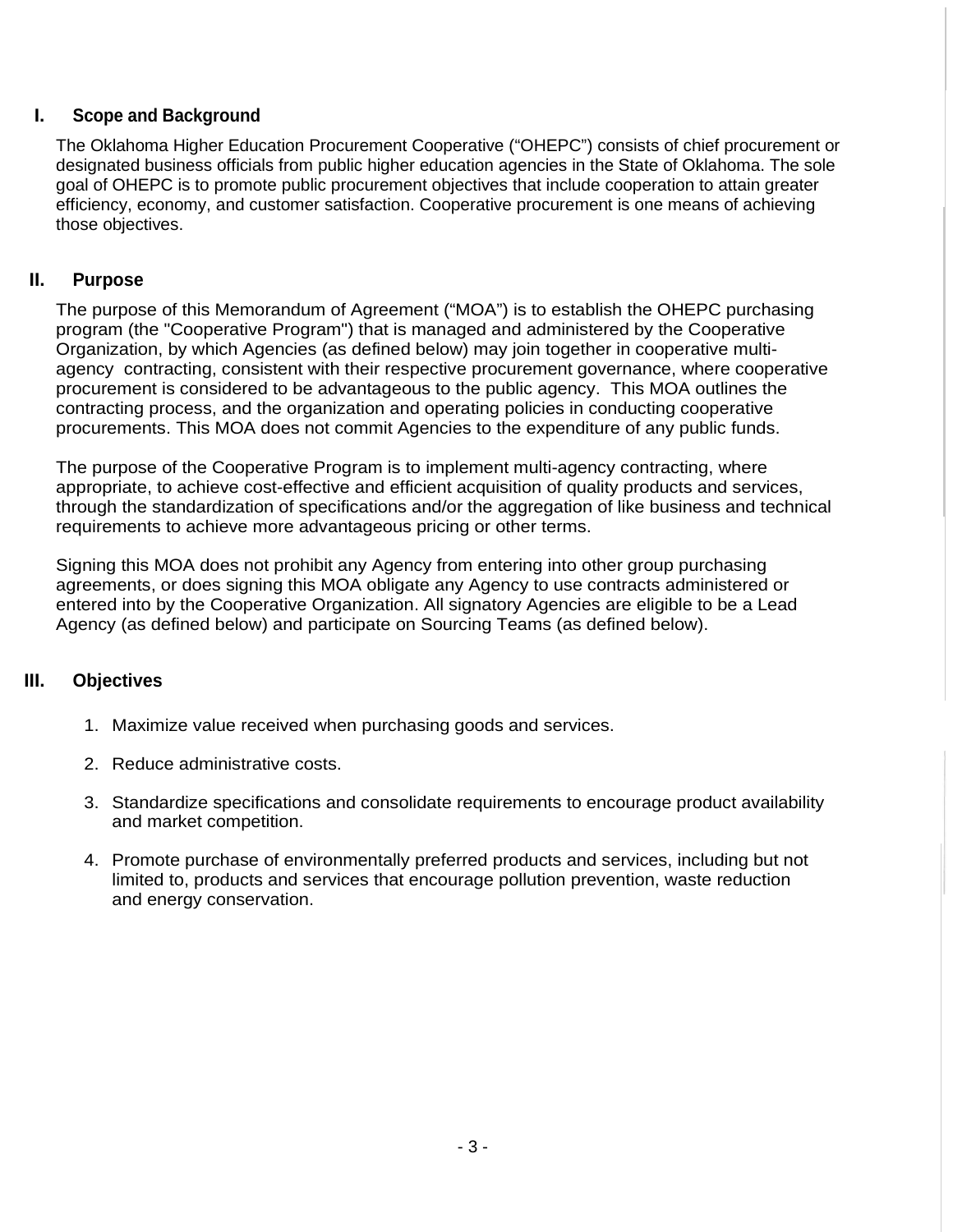#### <span id="page-3-0"></span>**IV. Definitions**

- 1. **"Agencies or Agency"** means public institutions of higher education as recognized by the Oklahoma State Regents for Higher Education.
- 2. **"Chief Procurement Official"** means the head of the procurement office of an Agency, or his or her designee.
- 3. **"Cooperative Organization"** consists of the Agencies participating in this Memorandum of Agreement who have joined together to conduct public solicitations to improve value or enhance efficiency due to economies of scale.
- 4. **"Cooperative Organization Designated Leader"** means the Agency Chief Procurement Official that the Cooperative Organization elects to serve as the chairman of the cooperative. The Cooperative Organization Designated Leader shall be elected by majority vote of the Chief Procurement Officials at each Agency. The Cooperative Organization Designated Leader may be replaced by majority vote of the Chief Procurement Officials at each Agency.
- 5. **"Intent to Participate"** means the inclusion of Participating Agency's business requirements on a public solicitation. The solicitation will contain business specific needs and requirements for all Agencies which have expressed interest in participating in a contract award resulting from a solicitation. Inclusion of business requirements by an agency in no way obligates the agency to participate in resulting contractual agreements. Communicating the Agency business needs prior to the solicitation being issued signifies the Agency's initial intent to participate in the procurement and is subject to execution of a Participating Addendum with the awarded supplier(s).
- 6. **"Lead Agency"** means the Agency issuing the competitive solicitation for the benefit of all Participating Agencies, thereby leading the cooperative procurement and centrally administering any resulting agreement(s) with the assistance of the Cooperative Organization.
- 7. **"Master Agreement(s)"** means the cooperative agreement(s) when awarded and executed by the Lead Agency with awardee(s) of the cooperative procurement.
- 8. **"Member" or "Membership"** means an Agency who has executed this MOA.
- 9. **"Participating Addendum"** means a bilateral agreement executed by an awarded supplier and a Participating Agency or other eligible entity that clarifies the terms and conditions of the Participating Agency related to the Master Agreement, e.g. ordering procedures specific to an Agency, or additions of other specific language or business requirements in order to comply with internal governance or business needs of an Agency. A Participating Addendum will be required with each Agency and supplier to participate in the contract award.
- 10. **"Participating Agency"** means a signatory agency that has indicated its Intent to Participate in a specific cooperative procurement by including the Agency's business requirements on a given solicitation, or who has subsequently executed a Participating Addendum. In the absence of an Agency's Intent to Participate prior to solicitation of a cooperative opportunity, an Agency may be authorized by the Lead Agency Chief Procurement Official to execute a Participating Addenda with the supplier(s) awarded a Master Agreement, thus becoming a "Participating Agency''.
- 11. **"Sourcing Team"** means the group of individuals, invited by the Lead Agency and the Cooperative Organization, who represent Agencies' purchasing operations or are subject matter experts in the area being solicited as a cooperative, who works with the Lead Agency to develop, create, evaluate, award and manage the cooperative opportunity.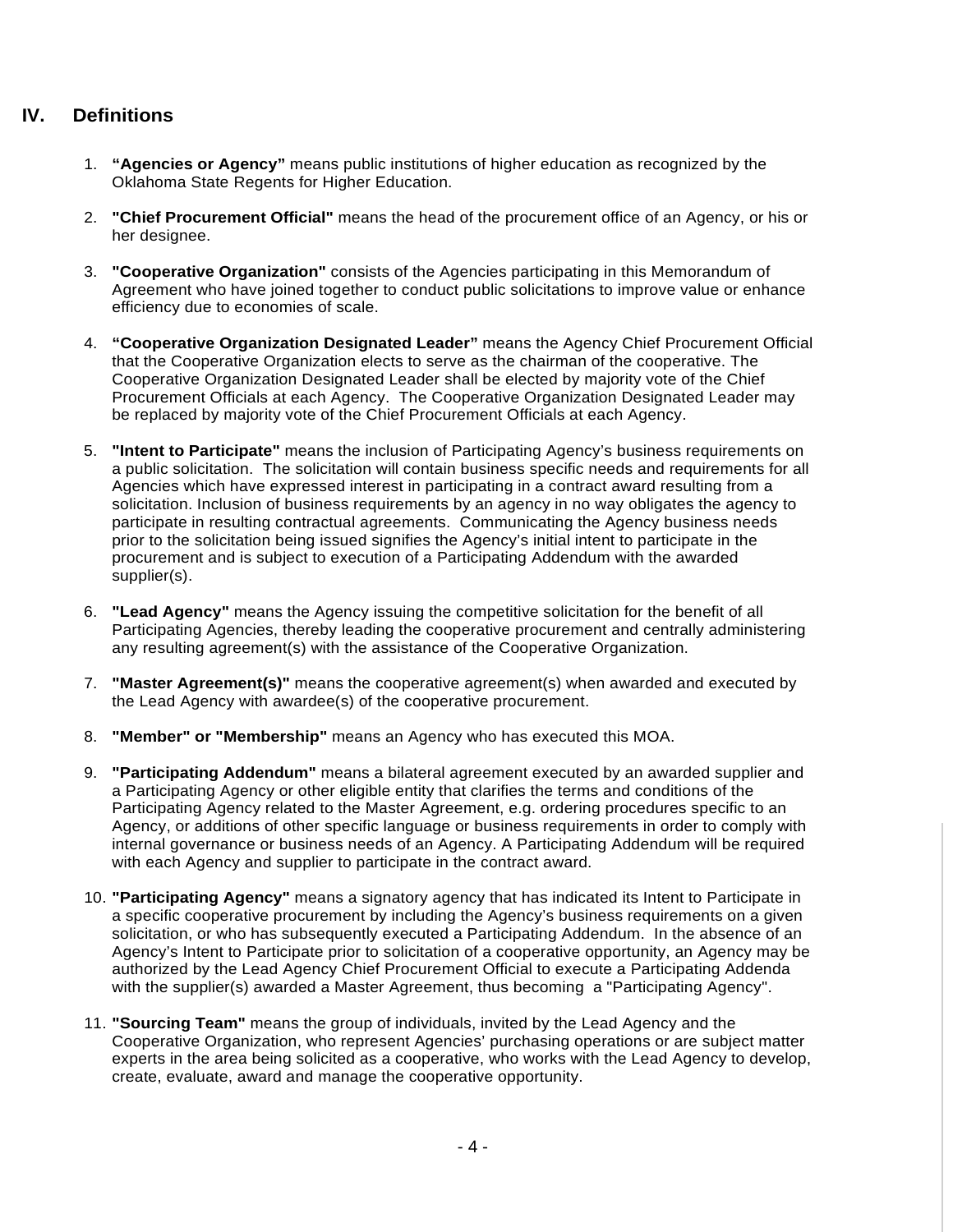#### <span id="page-4-0"></span>**V. Authorization**

This MOA is entered into by Agencies pursuant to their respective governance authorities, policies, rules, and regulations authorizing cooperative procurement. This MOA may only be modified by a written amendment duly executed by the parties to this MOA.

#### <span id="page-4-1"></span>**VI. Organization and Operation**

- 1. The Cooperative Program shall consist of the Members. Members become Participating Agencies on any procurement by communicating an Intent to Participate evidenced by the inclusion of business requirements on a solicitation, or by signing a Participating Addendum after contract(s) have been awarded.
- 2. Participation in this Cooperative Program and any specific cooperative procurement is voluntary. Participation in this Cooperative Program may be initiated at any time by making a request to the Cooperative Organization Designated Leader. This MOA signed by the Cooperative Program Designated Leader will be necessary to participate. Participation in this Cooperative Program may be discontinued by submitting a letter to that effect, signed by the Agency Chief Procurement Official or business officer, to the Cooperative Organization Designated Leader. Participation in the Cooperative Program may not be discontinued until any Master Agreements in which the Participating Agency participates have expired, been terminated, or the contractual obligation of the Participating Agency has otherwise ended in accordance with the terms of the Master Agreement(s) or Participating Addendum.

#### <span id="page-4-2"></span>**VII. Cooperative Procurement Procedures and Responsibilities**

- 1. Cooperative contracting may occur when two or more Members agree to solicit a product or service and combine their requirements in a single solicitation. If the Members wish to use the OHEPC name for the cooperative contract, the solicitation and process must be conducted in accordance with the terms of this MOA and be approved by the Cooperative Organization. Approval by Cooperative Organization is by majority vote.
- 2. Any member with the desire to develop a cooperative contract using the OHEPC name will notify the Cooperative Organization and provide all Members with an equal opportunity to join with them in that endeavor; each Member is responsible to coordinate such communication with the Cooperative Organization.
- 3. Participation in each cooperative contract is voluntary; however, initially two members must agree to participate in a cooperative procurement prior to the solicitation of any bid or proposal. Initial participation shall be signified by communicating the Agency's business requirements for the particular category to be sourced for aggregation into a solicitation. The requirements for each Agency will be combined by the Lead Agency with the assistance of the Cooperative Organization.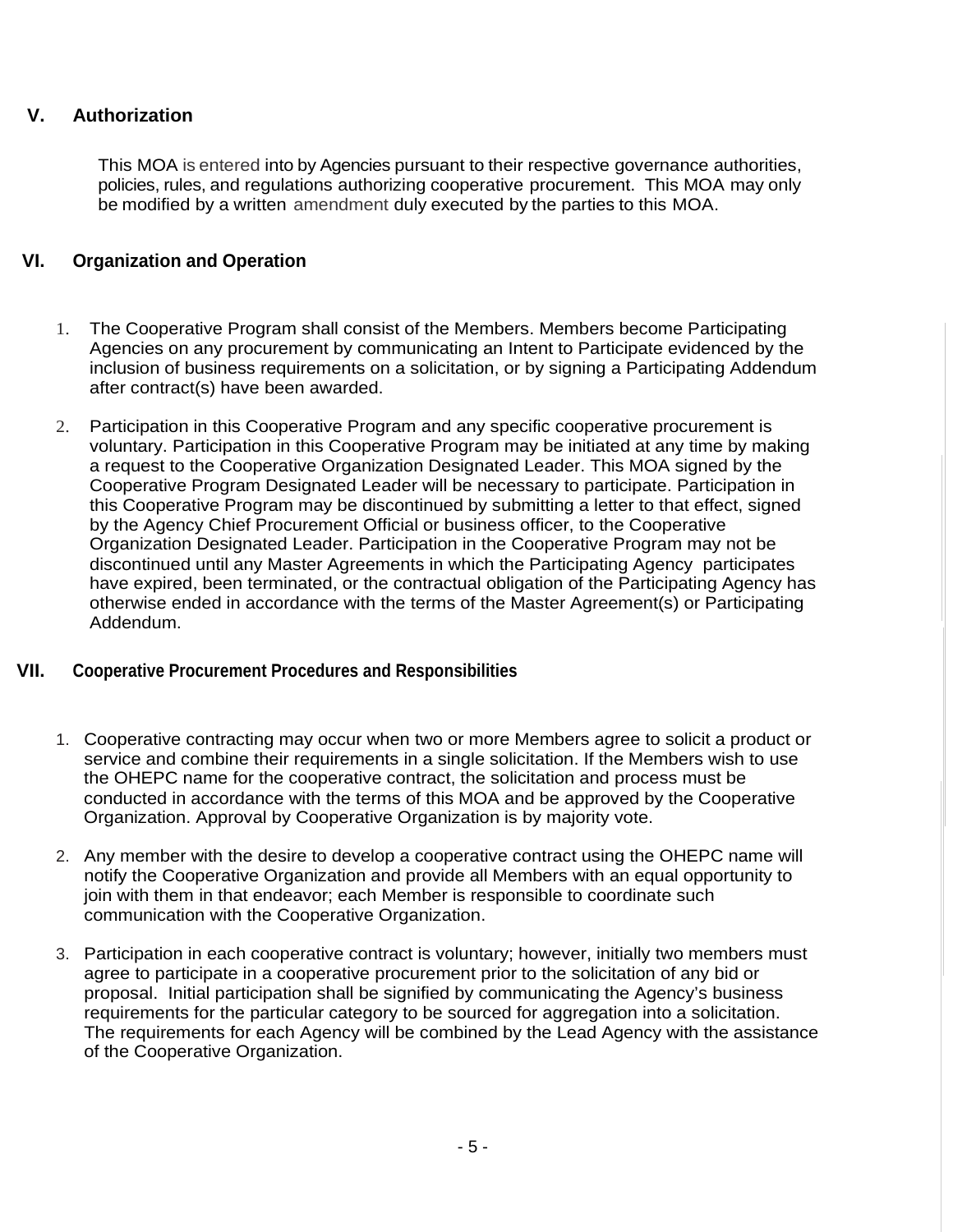4. Once an Intent to Participate has been executed and a Master Agreement has been awarded, the Participating Agency agrees to participate consistent with the terms of this MOA, the Master Agreement, and its Participating Addendum.

#### <span id="page-5-0"></span>**VIII. Lead Agency Responsibilities**

The Lead Agency, with the assistance of the Cooperative Organization, shall:

- 1. Develop a procurement plan including the time schedule, specifications or requirements, description, and the preliminary solicitation/contract document.
- 2. In coordination with the Cooperative Organization determine resources needed to complete the cooperative sourcing event and award Master Agreements to selected suppliers.
- 3. Conduct surveys and market research, as required. Identify suppliers and develop a bidders list that will provide maximum practical competition.
- 4. Gather information from Agencies' Intent to Participate that indicate interest by providing information for the solicitation.
- 5. Develop a description of the scope of the contract, any requirements or specifications, an expected solicitation type and basis for award, and evaluation criteria in advance of publishing the public solicitation, as well as determine whether a single or multiple award is anticipated.
- 6. Discuss and determine any administrative fee that will be charged to suppliers for orders placed under the contract, with the approval of the Cooperative Organization;
- 7. Determine the term of the Master Agreement and options for renewal, price adjustment intervals, contract usage reporting, etc.
- 8. Determine the time permitted for submission of bids and proposals, how and when questions will be answered for bidders, and how and where amendments will be posted.
	- a.Participating Agencies shall provide any additional information requested by the Cooperative Organization or Lead Agency, such as a bidders list, usage information, or known limitations on a Participating Agency's ability to order goods or services (such as those already on a contract.)
	- b.If necessary, Participating Agencies shall provide unique Agency specific terms and conditions applicable to orders by the Participating Agency, etc.
- 9. Coordinate contract development, document review and approval with the Sourcing Team, in coordination with the Cooperative Organization.
- 10. Issue the solicitation, receive the responses and distribute to the Sourcing Team.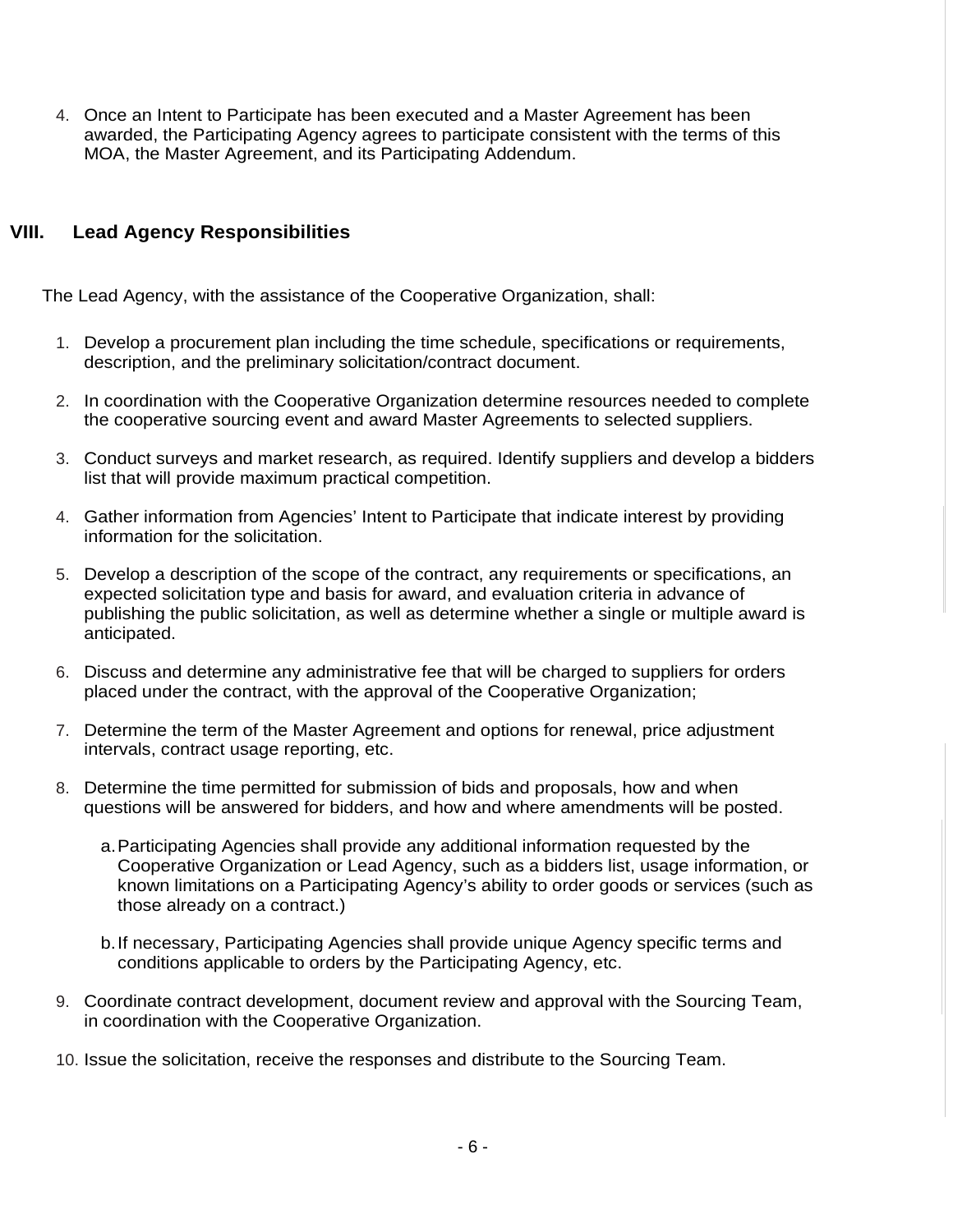- 11. Coordinate evaluation and award recommendations. Lead Agencies may not apply preferences to the award of the Master Agreement on behalf of Participating Agencies, unless all preferences are identical.
- 12. Conduct final analysis and present award recommendation, through the Agency Chief Procurement Official, to the Cooperative Organization for approval.
- 13. Execute the Master Agreement(s).
	- a.Administer and manage the Master Agreement(s) with the support of the Sourcing Team, to include but not limited to:
	- b.Coordinate with the Cooperative Organization to ensure that all Participating Agencies sign the Participating Addendum, where required.
	- c. Issue all contract modifications, or contract cancellation if required, with the assistance of the Cooperative Organization, except as concerns Participating Addendum terms and conditions unique to the Participating Agency.
	- d.Provide copies of all contractual or related documents to all Participating Agencies.
	- e.Handle all protests in response to solicitations in accordance with the Lead Agency's stated policies and applicable administrative rules of the State of Oklahoma.
		- i. Advise the cooperative organization of the outcome of the protest.
	- f. Respond to all Open Records requests for documents related to the procurement.
	- g.Resolve any contract or supplier problems that cannot be resolved by Participating Agencies individually and confer with the Cooperative Organization.

#### **IX. Participating Agency Responsibilities**

- <span id="page-6-0"></span>1. Designate, by vote of the Participating Agencies and after consultation with the Cooperative Organization, an Agency to be known as the Lead Agency, who on behalf of all Participating Agencies will conduct the procurement and administer the awarded Master Agreement (s) with the assistance of the Cooperative Organization.
- 2. Participate, by providing members of a Sourcing Team or responding to requests from the Lead Agency and the Sourcing Team, in the development of documents and other related requirements such as: the development of bid lists; the solicitation of bids or proposals; bid evaluation and analysis; and contract award determination.
- 3. Publish the notice of the solicitation posting by the Lead Agency consistent with each Agency's requirements.
- 4. Prepare all necessary copies and distribute them to contract users within their Agency.
- 5. Submit orders independently and directly to the contractor who will ship and bill each ordering Member in accordance with contractual requirements.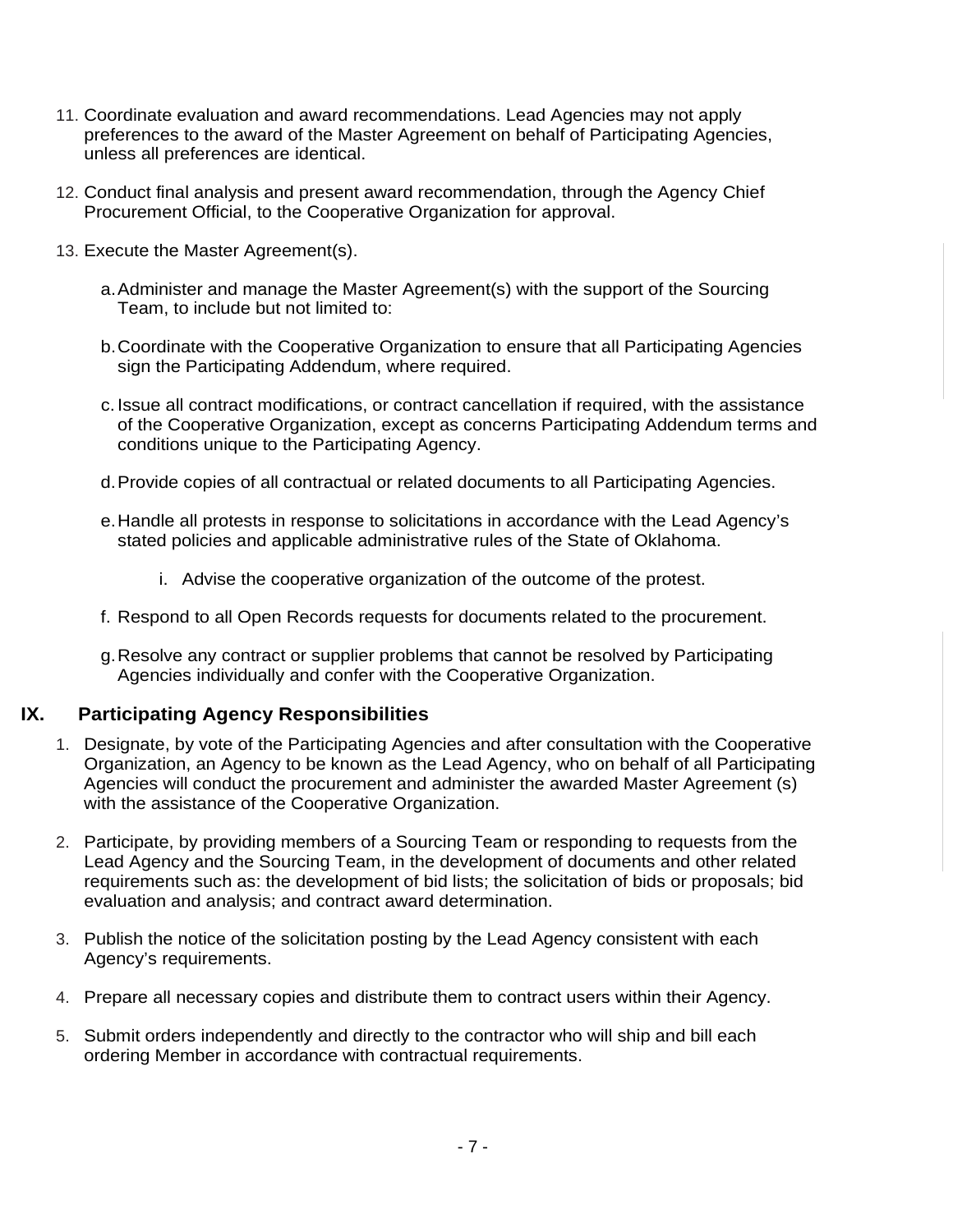- 6. Handle contract administration and expediting required for the orders they place, and communicate any unresolved problems to the Lead Agency.
- 7. Modify the Participating Addendum prior to executing to satisfy any concerns or terms and conditions unique to the Participating Agency.

#### <span id="page-7-0"></span>**X. Commodity or ServiceSelection**

Commodities or services for cooperative contracting shall be approved by the Cooperative Organization, based on the following criteria:

- 1. Products or services that when purchased in volume will result in reduced costs or improved administrative efficiency.
- 2. Products or services that have a sustained recurring requirement.
- 3. Products or services with a supplier base to provide potentially adequate competition.
- 4. Products or services where cooperative contracting has been determined practicable, acceptable and economically feasible by participants in the cooperative effort.

#### <span id="page-7-1"></span>**XI. Contracts**

- 1. Master Agreements shall clearly delineate requirements for contract use, supplier reporting requirements, payment of any applicable administrative fees, and terms for cancellation and withdrawal.
- 2. Each Master Agreement shall provide that the policies and governing authority of the Lead Agency shall apply to the procurement and resulting Master Agreement, and the policies and governing authority of the Participating Agencies shall apply to the construction and effect of any Participating Addendum or order against the Master Agreement. Venue and governing law for any litigation between the supplier and Lead Agency concerning the construction and effect of the Master Agreement shall be in the State of Oklahoma.
- 3. Each Agency's administrative hearing process shall be followed by the supplier if issues arise in a particular Agency.
- 4. Unless otherwise agreed by the Cooperative Organization, Master Agreements shall not include any binding arbitration provisions.
- 5. Purchasing entities for each Agency shall issue their own purchase documents against the Master Agreement and Participating Addendum, and conduct their own expediting or required follow-up.